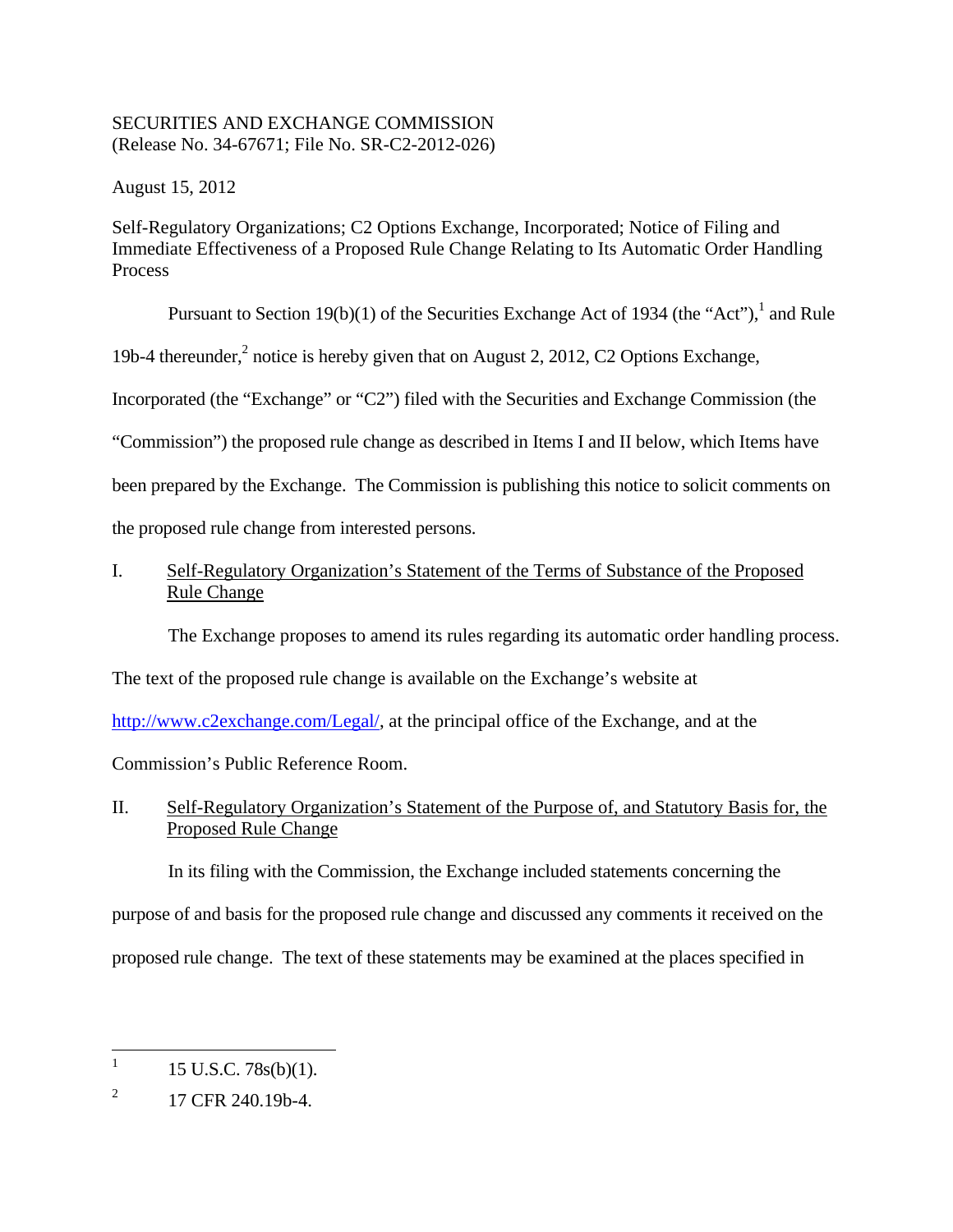Item IV below. The Exchange has prepared summaries, set forth in sections A, B, and C below, of the most significant aspects of such statements.

# A. Self-Regulatory Organization's Statement of the Purpose of, and Statutory Basis for, the Proposed Rule Change

1. Purpose

1

 market orders to sell in option series for which the national best bid in the series is zero ("no-bid The Exchange proposes to amend its rules regarding its automatic order handling process. The proposed rule change adds paragraph (h) to Rule  $6.12$  to codify how the System<sup>3</sup> handles series").<sup>4</sup> If the System receives during the trading day or has resting in the electronic book (the "Book") after the opening of trading a market order to sell in a no-bid series, it handles the order as follows:

 if the Exchange best offer in that series is less than or equal to \$0.30, then the System will consider, for the remainder of the trading day, the market order as a limit order to sell with a limit price equal to the minimum trading increment applicable to the series and enter the order into the Book behind limit orders to sell at the minimum increment that are already resting in the Book.

 if the Exchange best offer in that series is greater than \$0.30, then the market order will be cancelled.

 sell in no-bid series. The Exchange believes that proposed Rule 6.12(h) will clarify for investors The Exchange's Rules are currently silent on how the System handles market orders to

The System is the automated trading system used by the Exchange for the trading of options contracts.

 $\overline{4}$ The Exchange notes that, for singly listed series, the national best bid is equivalent to the Exchange's best bid and the national best offer is equivalent to the Exchange's best offer.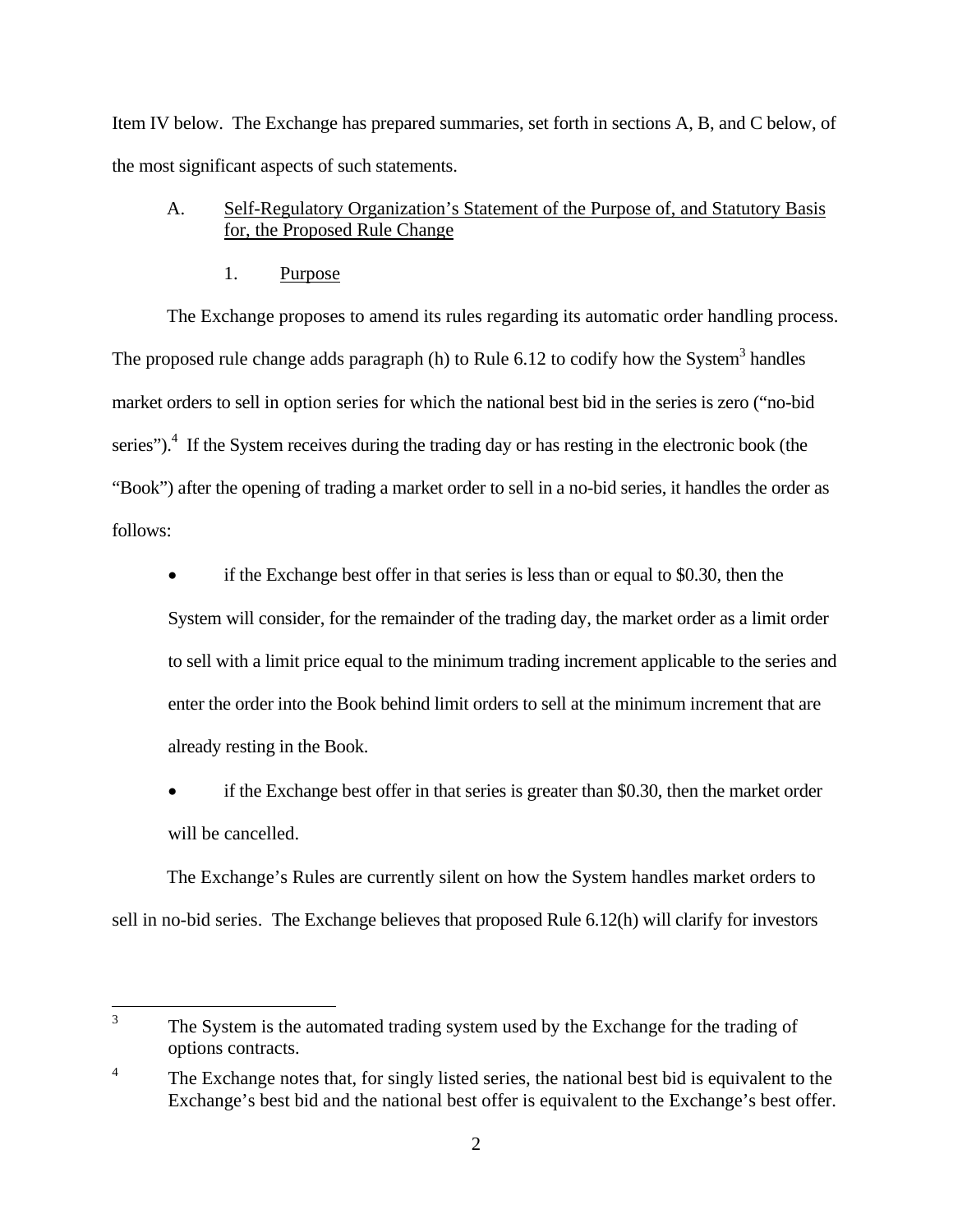how the System handles these orders.<sup>5</sup> The Exchange believes that the automatic handling of market orders to sell in no-bid series if the Exchange best offer is less than or equal to \$0.30 facilitates the System's automatic handling process. Additionally, the \$0.30 threshold serves as a protection feature for investors in certain situations, such as when a series is no-bid because the last bid traded just prior to the entry of the market order to sell. The purpose of this threshold is to limit the automatic handling of market orders to sell in no-bid series to only those for true zero-bid options, as options in no-bid series with an offer of more than \$0.30 are likely not worthless.

For example, if the System receives a market order to sell in a no-bid series with a minimum increment of \$0.01 and the Exchange best offer is \$0.20, the System will consider, for the remainder of the trading day, the order as a limit order with a price of \$0.01 and submit it to the Book behind other limit orders to sell at the minimum increment that are already resting in the Book. At that point, even if the series is no-bid because, for example, the last bid just traded and the limit order trades at \$0.01, the next bid entered after the trade would not be higher than \$0.20.<sup>6</sup> However, if the System receives a market order to sell in a no-bid series with a minimum increment of \$0.01 and the Exchange best offer is \$1.20 (because, for example, the last bid of \$1.00 just traded), the System

The Exchange notes for informational purposes that other options exchanges have rules that address how their systems handle market orders to sell no-bid series. See, e.g., NASDAQ OMX PHLX ("Phlx") Rule 1080(i) (which provides that the Phlx system will convert market orders to sell a no-bid series to limit orders to sell with a limit price of the minimum trading increment applicable to that series that are received when Phlx's disseminated quotation in the series has a bid/ask differential less than or equal to \$0.25, and will place the limit orders on the book).

 $\sqrt{6}$ If the order does not execute during the trading day as a limit order and remains outstanding after the close of trading (i.e., a GTC order), the System at that time will no longer consider the order as a limit order and will again handle the order as a market order to sell after the close of trading. The market order will stay on the Book until the opening of the next trading day (or until cancelled), at which point it may execute during the open or, if it remains unexecuted after the opening of trading, it will either execute with the best bid at the time or, if the series is still no-bid, again be handled pursuant to proposed Rule 6.12(h).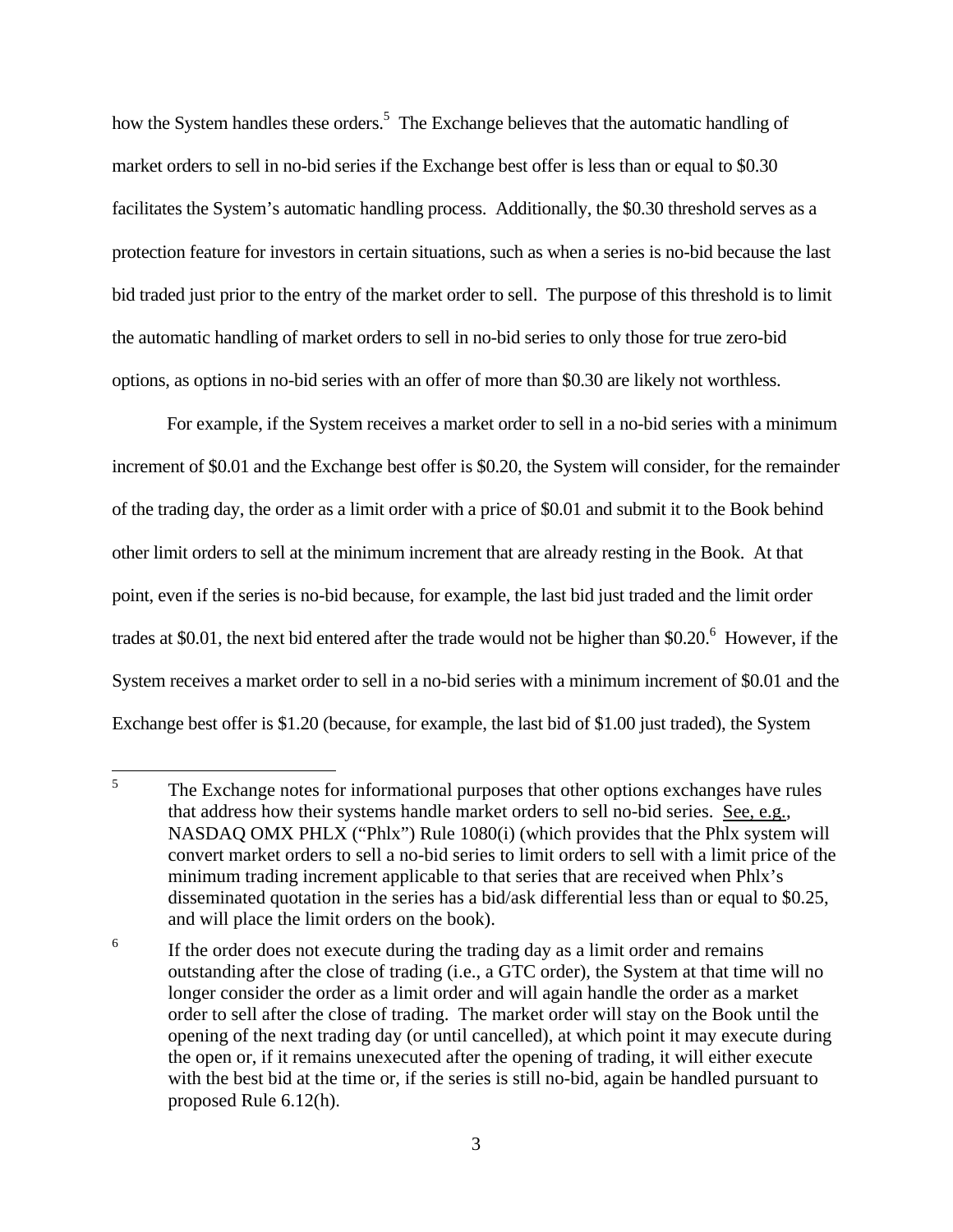will instead cancel the order. It would be unfair to the entering firm to let its market order trade as a limit order for \$0.01 because, for example, the firm submitted the order during the brief time when there were no disseminated bids in a series trading significantly higher than the minimum increment.

The \$0.30 threshold has been in place for a number of years, and the Exchange believes the threshold is reasonable. The Exchange notes that this threshold is less than the acceptable price range ("APR") in the price check parameter provision in Rule 6.17. Pursuant to that Rule, the System will not automatically execute a marketable order if the width between the national best bid and national best offer is not within the APR, which for an option contract with a bid of less than \$2 may not be less than  $$0.375$ .<sup>7</sup> Instead, the System will cancel the order. Notwithstanding this provision, proposed Rule 6.12(h) allows for the potential execution of market orders to sell in no-bid series with offers less than  $[sic]^8$  \$0.30 as limit orders at the price of a minimum increment. If the threshold in proposed Rule 6.12(h) were higher, the risk of having a market order trade at a minimum increment in a series that is not truly no-bid would increase. This risk of execution is not present in the price check parameter provision of Rule 6.17, and therefore the Exchange believes a wider APR is appropriate for that provision.

2. Statutory Basis

Rule 6.17 also provides that the System will not automatically execute eligible orders that are marketable if the execution would follow an initial partial execution on the Exchange and would be at a subsequent price that is not within an acceptable tick distance from the initial execution. The APR for purposes of Rule 6.17 is determined by the Exchange on a class-by-class basis and may not be less than \$0.375 between the bid and offer for each option contract for which the bid is less than \$2, \$0.60 where the bid is at least \$2 but does not exceed \$5, \$0.75 where the bid is more than \$5 but does not exceed \$10, \$1.20 where the bid is more than \$10 but does not exceed \$20, and \$1.50 where the bid is more than \$20. An "acceptable tick distance" [sic] less than two minimum increments.

 $\,$  8  $\,$ The Commission notes that  $C2$ 's proposed rule text actually specifies that the Exchange would convert market orders in no-bid series to limit orders where the Exchange's best offer is less than or equal to \$.30 (emphasis added).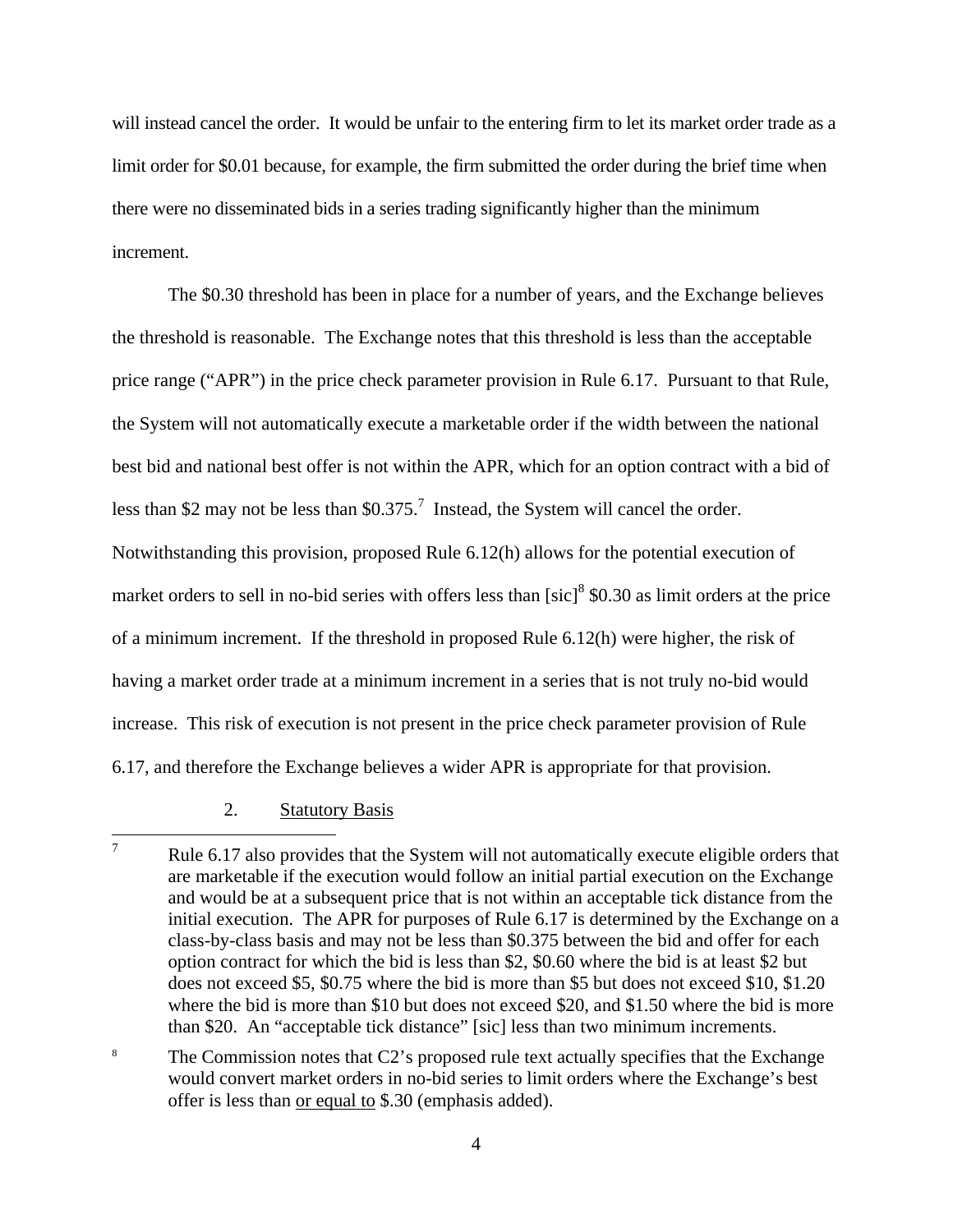The Exchange believes the proposed rule change is consistent with the Act and the rules and regulations thereunder applicable to the Exchange and, in particular, the requirements of Section  $6(b)$  of the Act.<sup>9</sup> Specifically, the Exchange believes the proposed rule change is consistent with the Section  $6(b)(5)^{10}$  requirements that the rules of an exchange be designed to promote just and equitable principles of trade, to prevent fraudulent and manipulative acts, to remove impediments to and to perfect the mechanism for a free and open market and a national market system, and, in general, to protect investors and the public interest.

In particular, the proposed rule change protects investors and the public interest by providing investors with more clarity regarding the System's automatic order handling process — specifically how it processes market orders to sell in no-bid series. The Exchange believes that the automated handling of market orders to sell in no-bid series if the Exchange best offer is \$0.30 or less assists with the maintenance of fair and orderly markets and protects investors and the public interest because it provides for automated handling of these orders, ultimately resulting in more efficient executions of these orders. The Exchange believes that the \$0.30 threshold also protects investors and assists with the maintenance of fair and orderly markets by preventing executions of market orders to sell in no-bid series with higher offers at potentially extreme prices in series that are not truly no-bid. The Exchange believes this threshold appropriately reflects the interests of investors, as options in no-bid series with offers higher than \$0.30 are likely not worthless. The Exchange believes an investor would not want automatic handling of these orders in this situation, as such handling could result in a sale at a significantly

<sup>15</sup> U.S.C. 78f(b).

 $10\,$ 15 U.S.C. 78f(b)(5).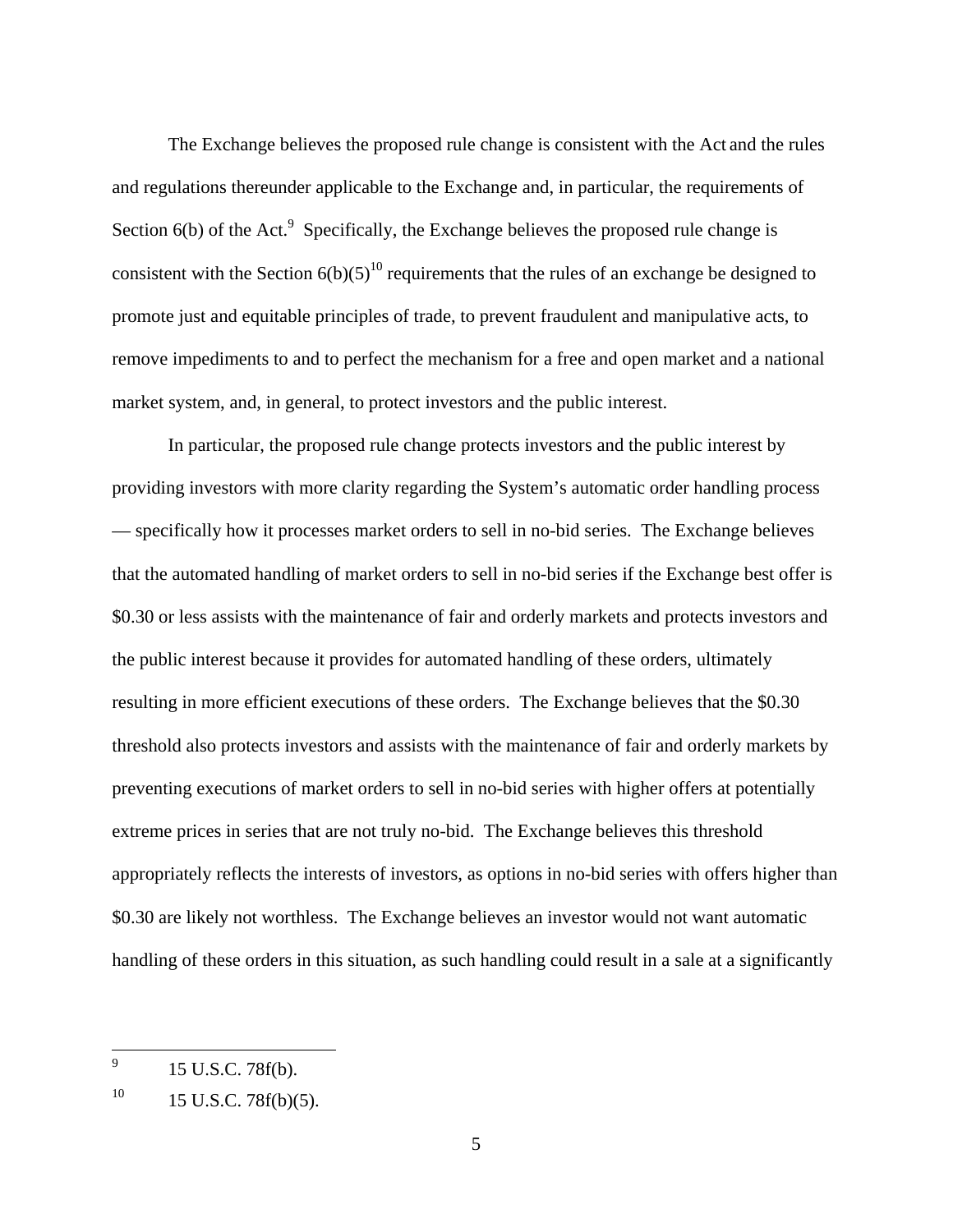lower price than the investor could otherwise obtain if the System cancelled the order, and the investor later resubmitted the order when the series was no longer no-bid.

#### B. Self-Regulatory Organization's Statement on Burden on Competition

C2 does not believe that the proposed rule change will impose any burden on competition that is not necessary or appropriate in furtherance of the purposes of the Act.

## C. Self-Regulatory Organization's Statement on Comments on the Proposed Rule Change Received from Members, Participants, or Others

The Exchange neither solicited nor received comments on the proposed rule change.

### III. Date of Effectiveness of the Proposed Rule Change and Timing for Commission Action

The Exchange has filed the proposed rule change pursuant to Section  $19(b)(3)(A)(iii)$  of the Act<sup>11</sup> and Rule 19b-4(f)(6) thereunder.<sup>12</sup> Because the proposed rule change does not: (i) significantly affect the protection of investors or the public interest; (ii) impose any significant burden on competition; and (iii) become operative prior to 30 days from the date on which it was filed, or such shorter time as the Commission may designate, if consistent with the protection of investors and the public interest, the proposed rule change has become effective pursuant to Section 19(b)(3)(A) of the Act and Rule 19b-4(f)(6)(iii) thereunder.<sup>13</sup>

At any time within 60 days of the filing of such proposed rule change, the Commission summarily may temporarily suspend such rule change if it appears to the Commission that such

1

<sup>15</sup> U.S.C.  $78s(b)(3)(A)(iii)$ .

<sup>12</sup> 17 CFR 240.19b-4(f)(6).

<sup>13</sup> 17 CFR 240.19b-4(f)(6)(iii). In addition, Rule 19b-4(f)(6)(iii) requires a self-regulatory organization to provide the Commission with written notice of its intent to file the proposed rule change, along with a brief description and text of the proposed rule change, at least five business days prior to the date of filing of the proposed rule change, or such shorter time as designated by the Commission. The Exchange has fulfilled this requirement.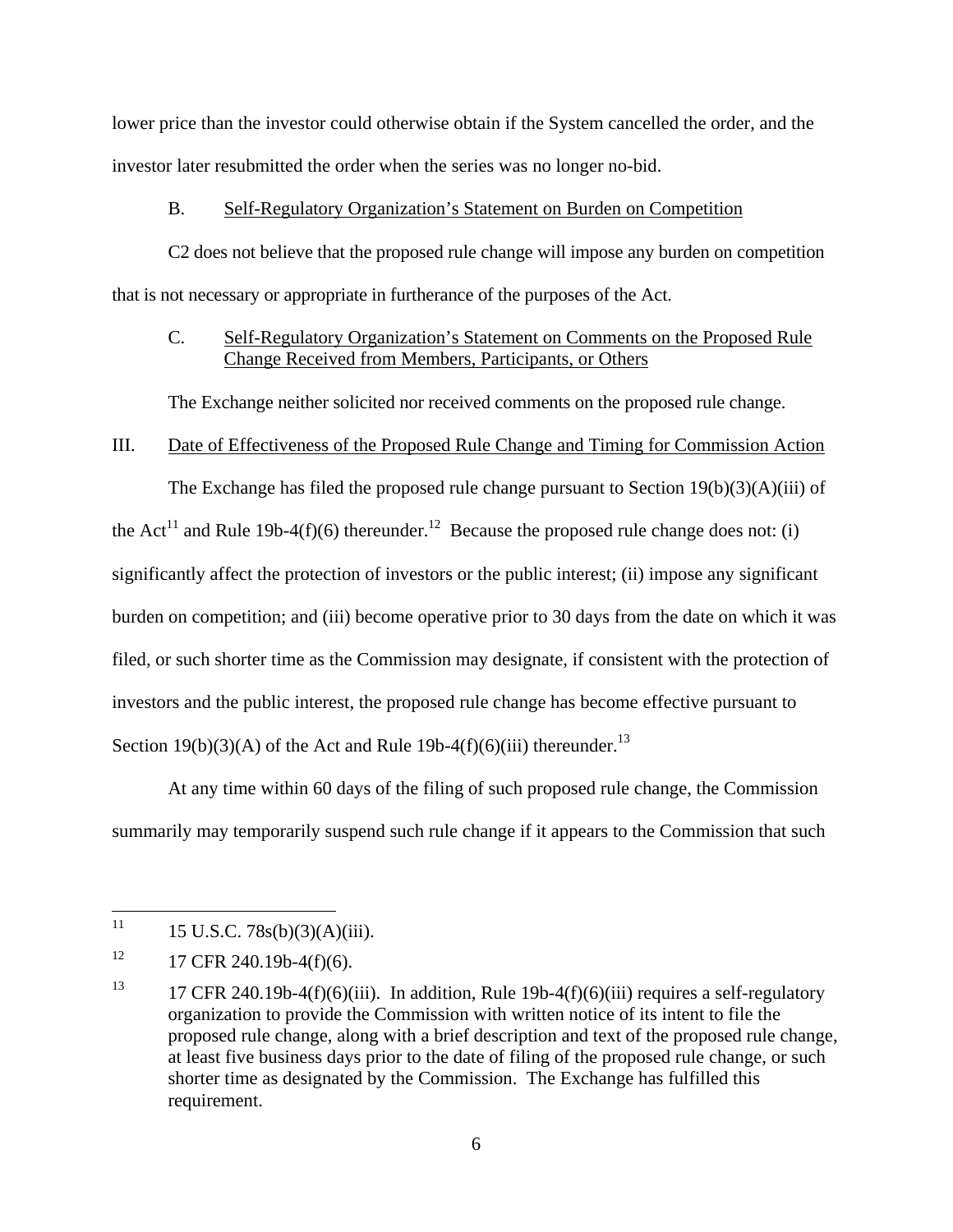action is necessary or appropriate in the public interest, for the protection of investors, or otherwise in furtherance of the purposes of the Act.

#### IV. Solicitation of Comments

Interested persons are invited to submit written data, views, and arguments concerning the foregoing, including whether the proposed rule change is consistent with the Act. Comments may be submitted by any of the following methods:

#### Electronic comments:

- Use the Commission's Internet comment form (http://www.sec.gov/rules/sro.shtml); or
- Send an e-mail to rule-comments@sec.gov. Please include File Number SR-C2-2012-026 on the subject line.

#### Paper comments:

• Send paper comments in triplicate to Elizabeth M. Murphy, Secretary, Securities and Exchange Commission, 100 F Street, NE, Washington, DC 20549-1090.

All submissions should refer to File Number SR-C2-2012-026. This file number should be included on the subject line if e-mail is used. To help the Commission process and review your comments more efficiently, please use only one method. The Commission will post all comments on the Commission's Internet website (http://www.sec.gov/rules/sro.shtml). Copies of the submission, all subsequent amendments, all written statements with respect to the proposed rule change that are filed with the Commission, and all written communications relating to the proposed rule change between the Commission and any person, other than those that may be withheld from the public in accordance with the provisions of 5 U.S.C. 552, will be available for website viewing and printing in the Commission's Public Reference Room, 100 F Street, NE, Washington, DC 20549, on official business days between the hours of 10:00 a.m.

7